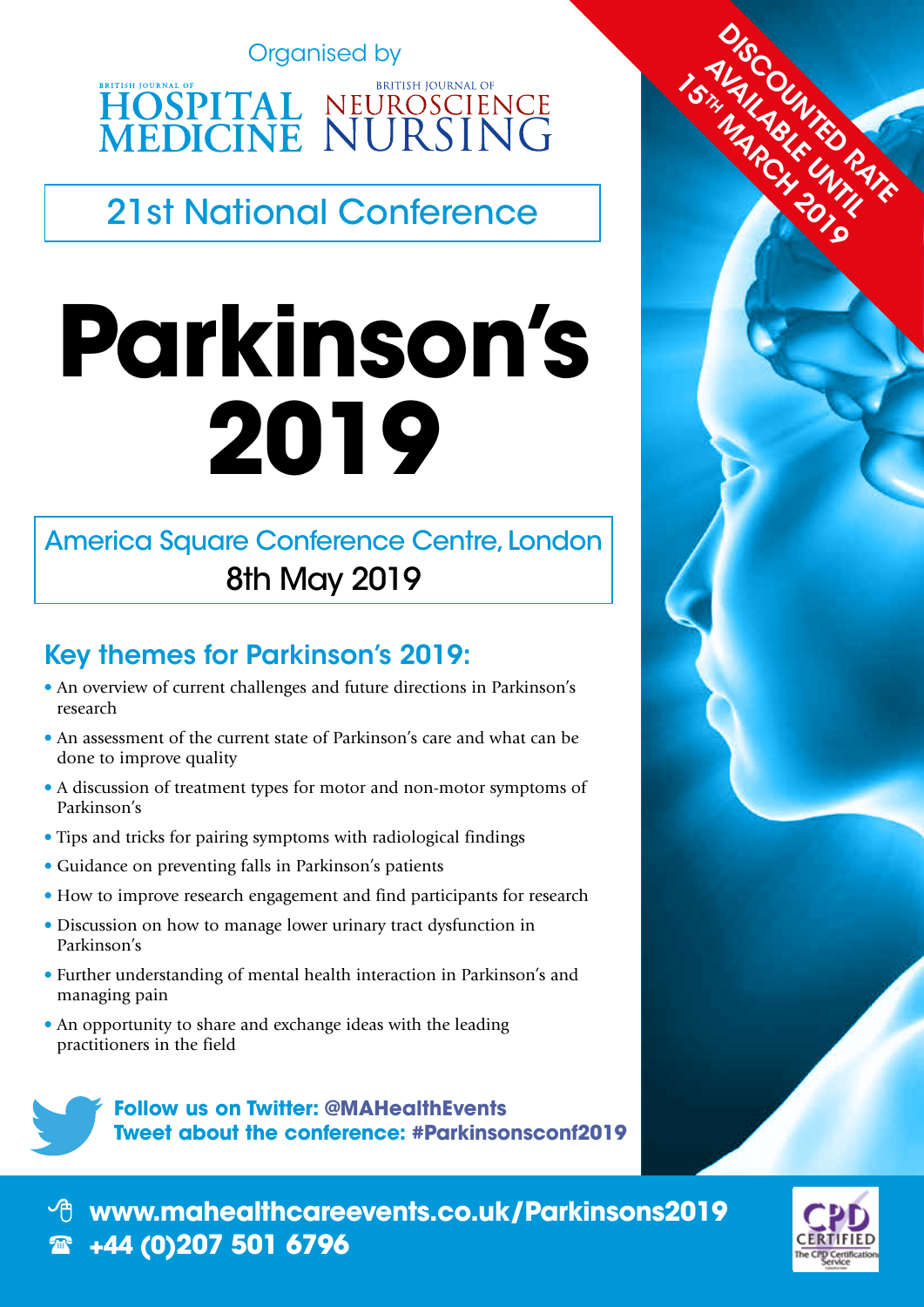will provide you with a comprehensive best practice update on current treatments and emerging novel therapies for this disease. There will also be a strong focus on effective patient centred management of Parkinson's disease symptoms such as incontinence, pain, mood and falls. Delegates will also have the opportunity to submit complex case studies for review.

# Who should attend?

Parkinson's 2018 will be of particular interest to the following:

- Neurologists
- Psychiatrists
- Old age psychiatrists
- Geriatricians
- Physicians with an interest in Parkinson's
- $\bullet$  GPs
- •Community mental health teams
- Parkinson's nurse specialists
- •Neurology nurse specialists
- •Allied health professionals specialising in mental health
- •Allied health professionals specialising in neurology

# Parkinson's 2019<br>Will provide you with **Parkinson's 2019**

# 8th May 2019 AM

| 08.30-09.20     | <b>Registration and refreshments</b>                                                                                                                                                                         |
|-----------------|--------------------------------------------------------------------------------------------------------------------------------------------------------------------------------------------------------------|
|                 | 09.20-09.30 Welcome and introduction by Chair                                                                                                                                                                |
| $09.30 - 10.00$ | The current quality of Parkinson's care -<br>how well are we doing and how can we do<br>better?<br>Dr Rob Skelly<br>Consultant Geriatrician, Department of Medicine for the Elderly,<br>Royal Derby Hospital |
| $10.00 - 10.35$ | Research update: are we any closer<br>to predicting, preventing or curing<br>Parkinson's?<br><b>Speaker TBC</b>                                                                                              |
| 10.35-11.05     | Imaging: pairing symptoms with<br>radiological findings<br><b>Speaker TBC</b>                                                                                                                                |
| 11.05-11.15     | <b>Discussion</b>                                                                                                                                                                                            |
| 11.15-11.35     | Refreshments and exhibition viewing                                                                                                                                                                          |
| 11.35-12.05     | Movement and mobility in Parkinson's<br>disease: preventing falls<br><b>Dr Lisa Alcock</b><br>Gait Laboratory Manager and Research Associate, Institute of<br>Neuroscience, Newcastle University             |
| 12.05-12.40     | Non-motor subtypes and heterogeneity of<br>Parkinson's disease<br><b>Professor K Ray Chaudhuri</b><br>Professor of Neurology and Movement Disorders, King's College<br>Hospital and King's College London L  |
| 12.40-12.50     | <b>Discussion</b>                                                                                                                                                                                            |

## 12.50-13.35 **Lunch and exhibition viewing**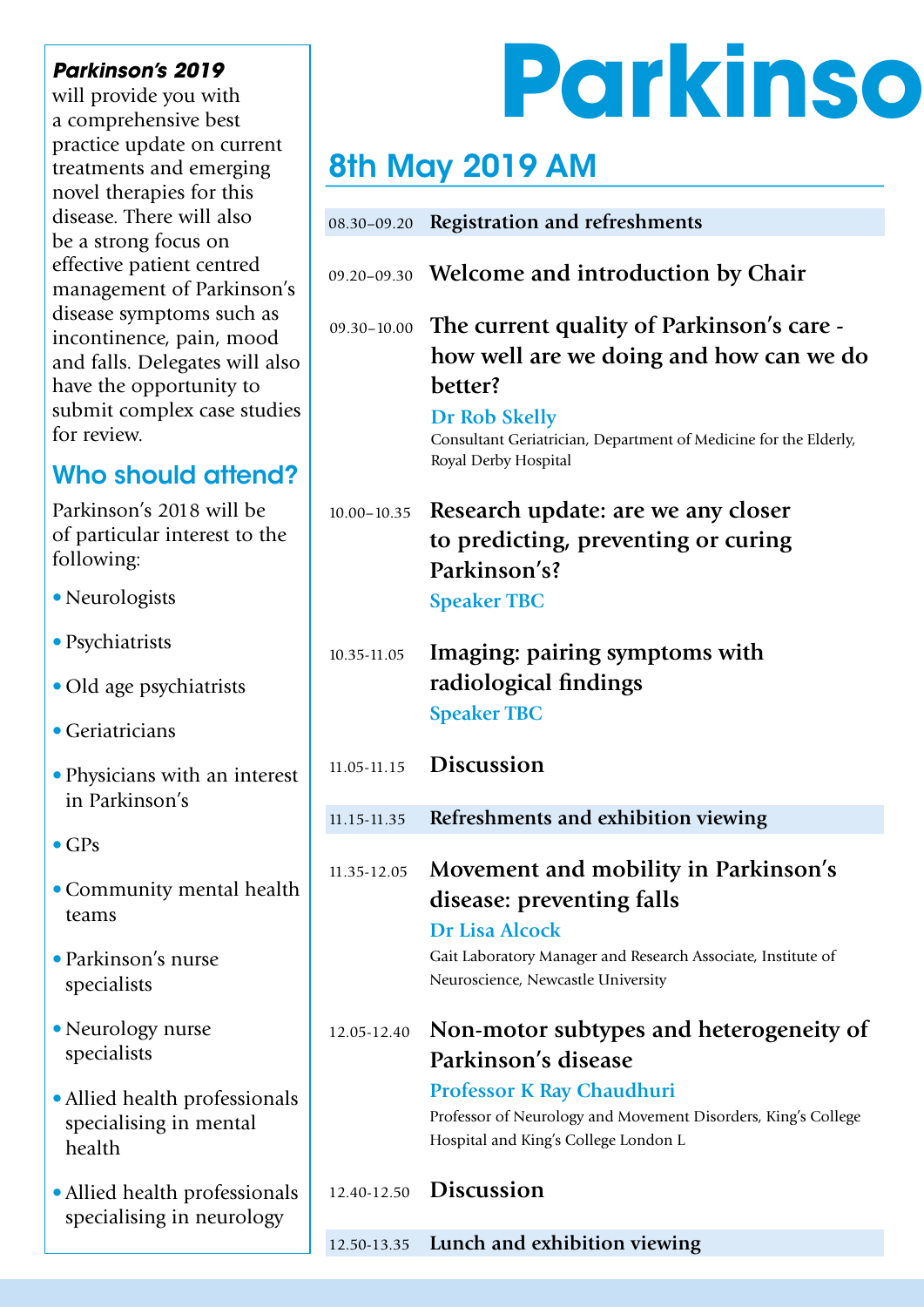

# 8th May 2019 PM

**CHAIR: Amelia Hursey**  Research Participation Lead, Parkinson's UK

## 13.35-13.55 **Research engagement and finding participants for research**

**Amelia Hursey** Research Participation Lead, Parkinson's UK

## 13.55-14.25 **Management of lower urinary tract dysfunction in Parkinson's**

#### **Dr Jalesh Panicker**

Consultant Neurologist and Reader in Uro-Neurology, The National for Neurology and Neurosurgery and UCL Queen Square Institute of Neurology, London

## 14.25-14.50 **Diagnosis and management of Parkinsonrelated pain**

#### **Dr Valentina Leta**

Clinical Research Fellow and Clinical Trials Physician, National Parkinson Foundation International Centre of Excellence, Kings College Hospital NHS Foundation Trust, London

## 14.50-15.00 **Q&A/Discussion**

15.00-15.15 **Refreshments and exhibition viewing**

### **COMPLEX CASE STUDIES SESSION**

### 15.15-16.00 **3x15 minute discussions**

#### 16.00-16.40 **Mood symptoms**

Managing anxiety and depression to improve quality of life

#### **Dr Jennifer Foley**

Clinical Neuropsychologist, National Hospital at Queen Square, London

## 16.30 **Discussion and close of conference**

**Follow us on Twitter: @MAHealthEvents Tweet about the conference: #Parkinsons19**







Organised by